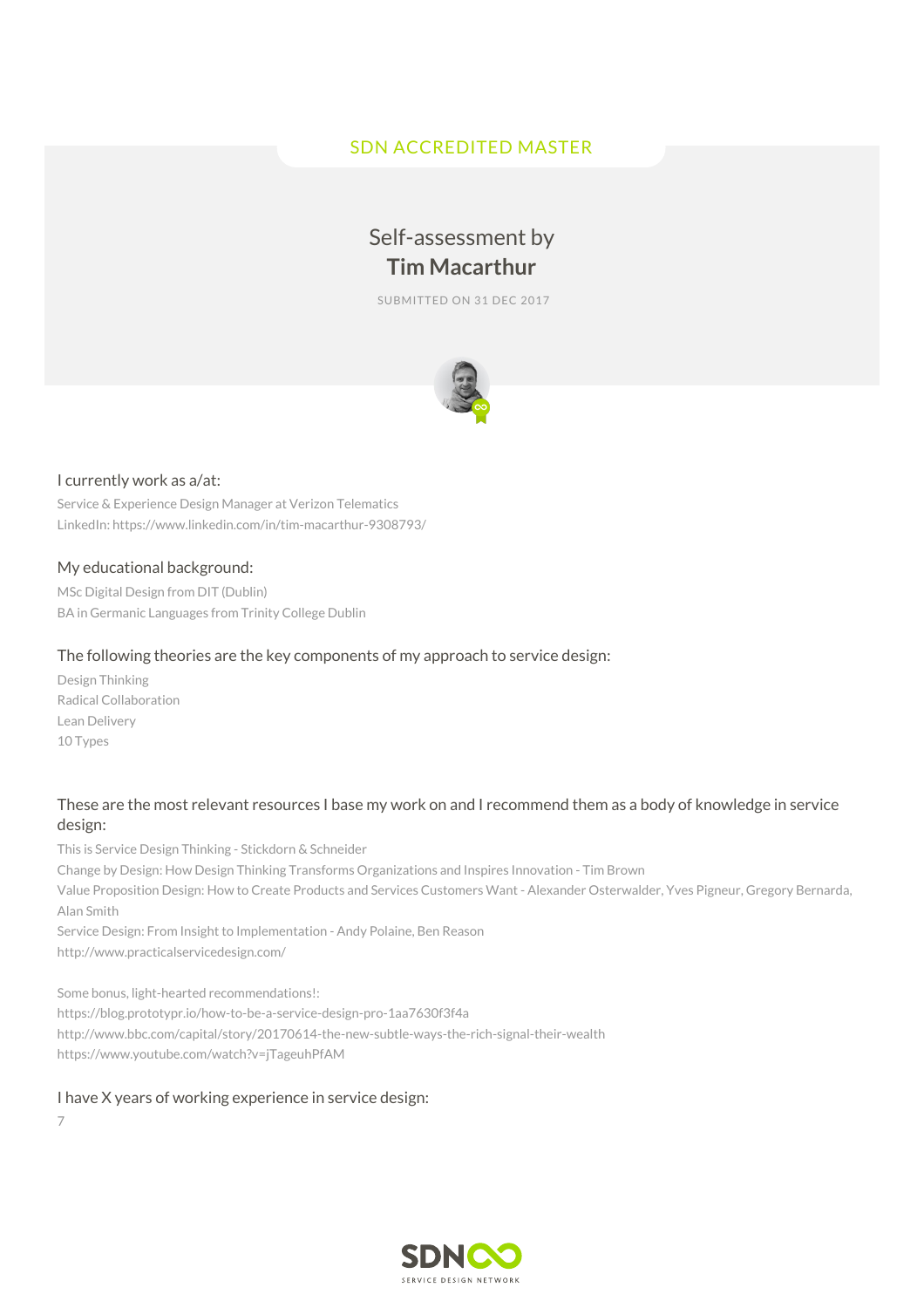

#### I have particular experience in the following service sectors:

Financial Services, Connected Vehicles, IoT

## These are the service design projects I have successfully delivered:

Some examples:

Service Design in Service Delivery Improvement:

I was design lead in an initiative to redesign the First-Time Buyer mortgage service for a bank. The result of eight weeks of intense work was a piloted and measured new digital-first service, underpinned by changes to organisational structures and comms channels, facilitated by new ways of working (design thinking, lean delivery).

Service Design in Service Innovation:

In a research-driven and design-led initiative, I helped identify a new market segment for a logistics company and subsequently blueprint a new sales and onboarding service for this segment.

Service Design in End-to-End Service Diagnosis and Improvement:

In this project I conducted a series of workshops to map and diagnose current customer journeys, identify pain-points and opportunities, ideate and validate potential improvements and blueprint (and subsequently pilot and measure) new customer journeys.

Service Design in Organisational Change:

Using service design and business modelling techniques, I helped to achieve understanding and alignment in our customer interactions, IT's relationship with the business, what internal delivery changes would mean and how the TP partner interaction should work.

# I have provided service design training sessions and/or other educational experiences for X years:

 $\mathcal{D}$ 

#### My philosophy as a trainer is:

Energy

A successful training facilitator needs to have lots of energy and be able to keep interest up! They need to be able to read the room and bring people along, address concerns and questions on the fly. They need to be adaptable, and have the ability to change direction in mid-flight.

Planning & Content for Context

A successful training facilitator needs to plan content and format, and put time in to understanding problems and expected outcomes in advance. They need to understand the context in which they will be working, and the people they are working with. This planning provides confidence and leads to better outcomes.

#### Process

Service Design is essentially about problem solving. A good trainer needs to understand how design process, mindsets and methods can be best adapted and applied to the specific problem context of the training. They need to know how to use collaborative processes to demonstrate problem solving techniques, and how the outputs of one method serve as the inputs to another. They need to illustrate how research and resultant insights feed into the overall problem-solving process.

#### Demeanour

A good trainer has a repertoire of stories and examples from their experience to draw on to help reinforce the direction of the session. A good anecdote is usually memorable for attendees, and is something they can bring away with them.

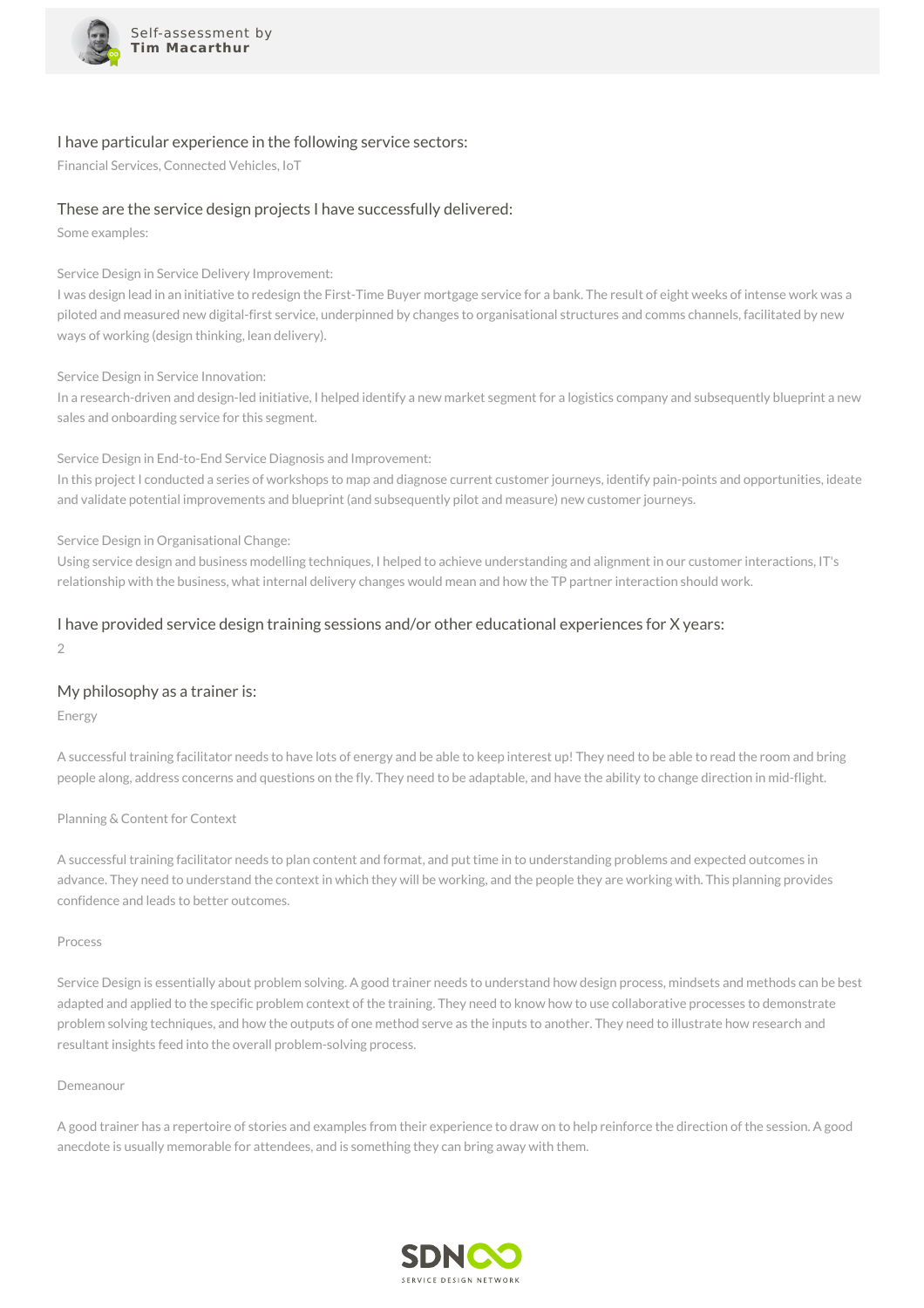

#### Measuring Value

I always try and introduce approaches to measuring value in any sessions I run - how metrics can be used for either diagnosis or success measures in service journeys.

#### Make it Real

I also underline the importance of Outcomes over Outputs - i.e. making a service real and measuring it, as opposed to just producing things like maps.

#### Feedback

A successful training facilitator always seeks feedback in order to improve their offering.

# These are the service design training sessions and/or other educational experiences I've facilitated within the last year:

February 2017 - Service Design Workshop - Offsite Festival http://www.iloveoffset.com/offsite-dublin-2017/ibm-service-design-day/

April 2017 - Service Design Workshop - National College of Art & Design

November 2017- Service Design Guest Lecture - CIT

Throughout 2017 - Numerous 1, 2 & 3-day workshops as part of longer initiatives with internal and customer teams in my capacity as a Service Design Consultant.

#### I mostly provide my training offerings in the following language(s):

English

# I mostly provide my training offerings in the following countries/cities:

Ireland, US

# I cover the following topics during my training offerings:

- •Definition of service design
- •Differentiation of service design to other approaches like design thinking, service marketing and service branding
- •Service dominant logic
- •Designing and conducting co-creation workshops
- •Visualisation techniques
- •Prototyping of services
- •Implementation of service design concepts
- •Business model development
- •Measuring impact of service design, relating it to Key Performance Indicators (KPIs)
- •Exploration of systems
- •Organisational development

# My training participants typically have the following level of experience:

•Novice (new to service design)

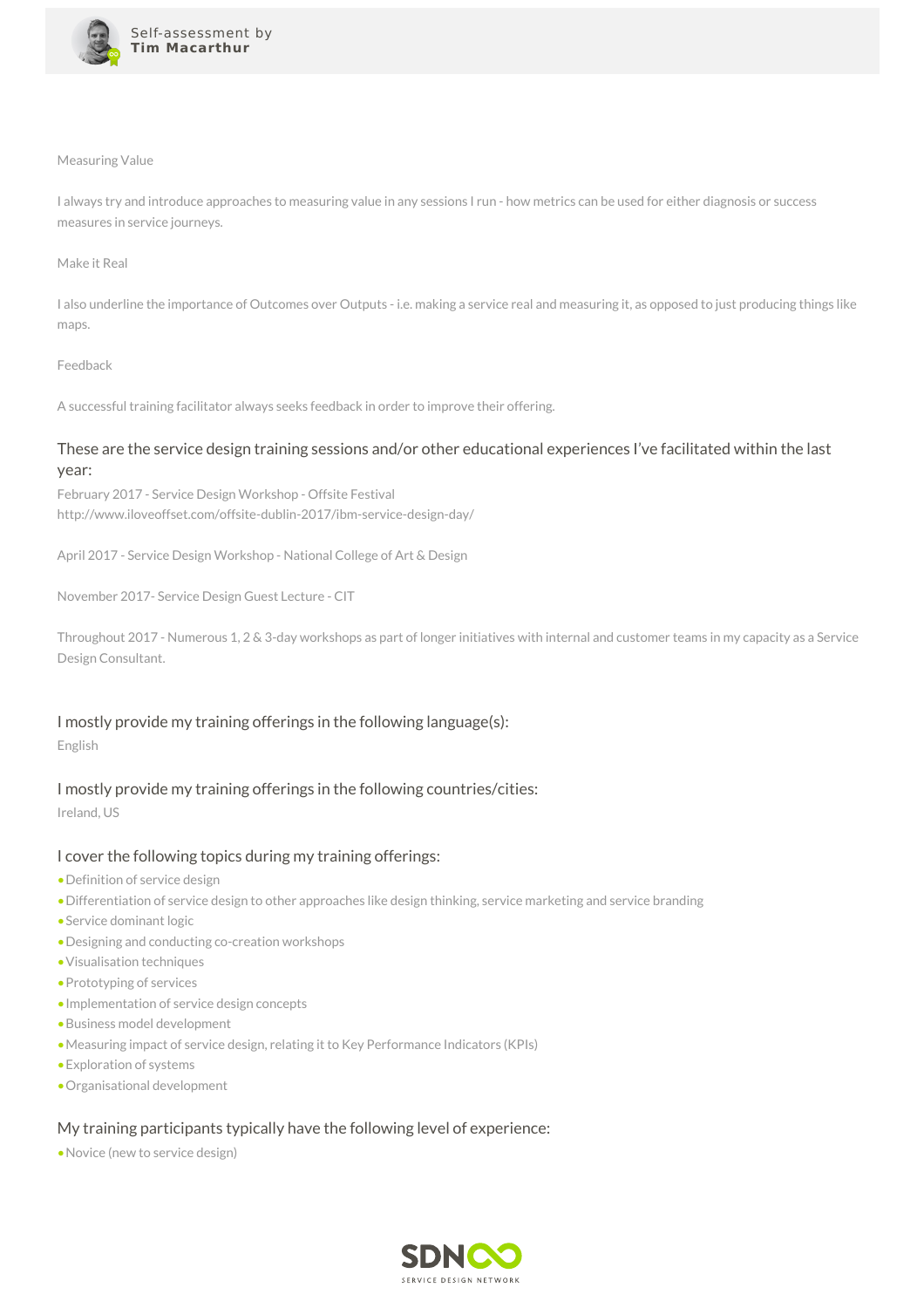

•Fundamental (basic knowledge)

#### These are my favourite cases I use to inform participants about the impact and value of service design:

https://www.service-design-network.org/case-studies/2017award-finalist-money-coaching-at-capital https://www.service-design-network.org/case-studies/15-ways-to-experience-hiking-in-ticino https://www.service-design-network.org/case-studies/extreme-customer-orientation-in-insurance-gjensidige https://www.service-design-network.org/case-studies/rural-mobility-20-yellow-window Service Republic(!): https://www.youtube.com/watch?v=kLMLI-yAZCw&list=PLe-6OG8CRPNOw5y3qu7GVnCTZOIt6bBSY&index=7 Some examples from here: https://www.ideo.com/work/services

## These are the service design methods and tools that I use during my sessions:

Interviews Shadowing Service Safari Assumptions & Questions Secondary Research Empathy Map Hopes & Fears Stakeholder Map Affinity Diagram Card Sorting Customer Journey Canvas Journey Map Personas Big Ideas Bullseye Diagramming MoSCoW Prioritisation Need Statements Prioritization Grid Value Proposition Canvas Hills Writing To-Dos Actors Map Business Model Canvas Storyboard Cross Channel View Touchpoint Matrix Service Blueprint Service Prototyping Eco-System Map Poster/Tomorrow's Headlines

# After successfully attending my training sessions, participants will typically be able to:

Formulate a Problem Statement Empathise with a user/customer/etc. Map a service journey Identify pain points/opportunities Ideate and prioritise solutions/suggestions Storyboard scenarios